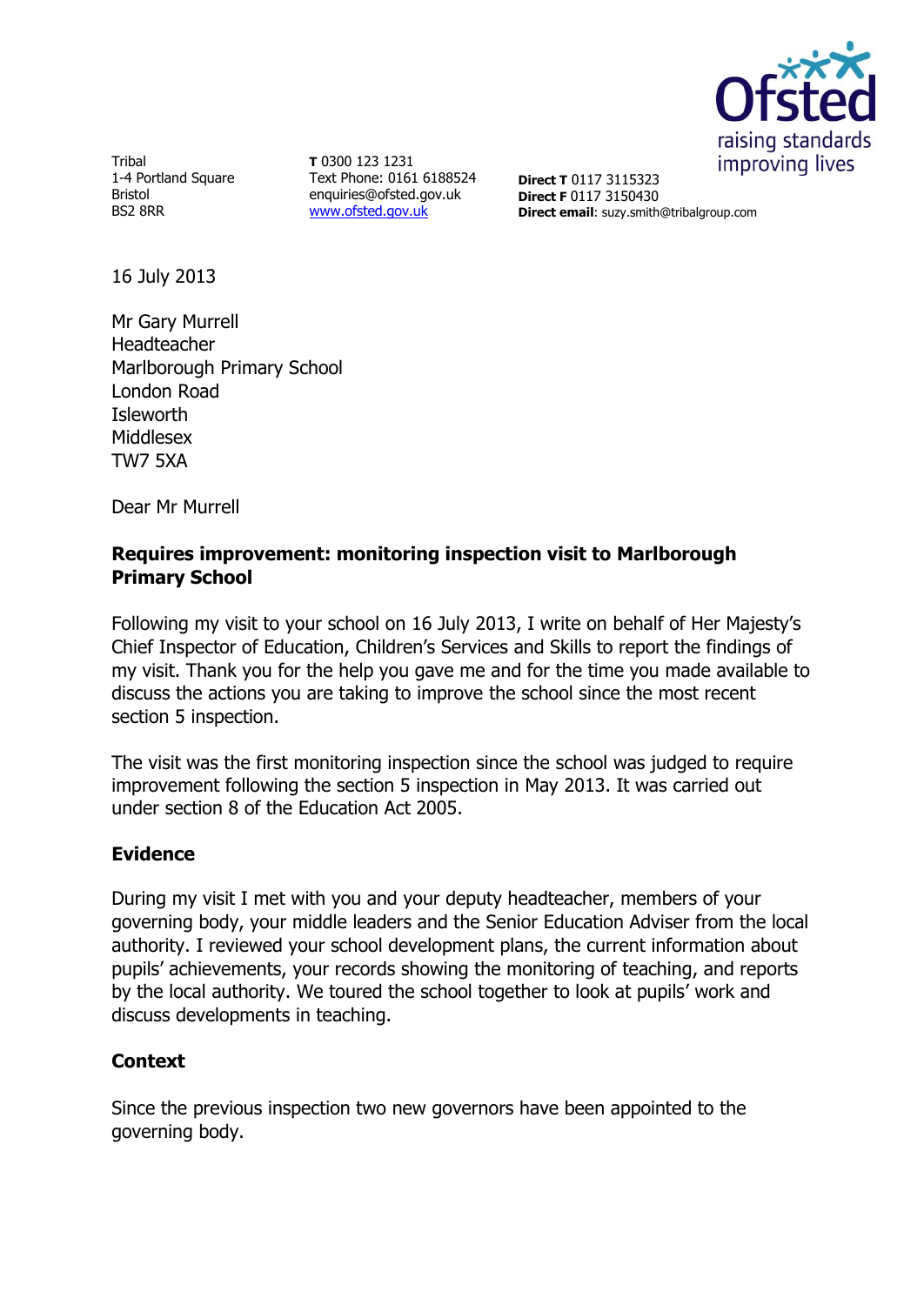

# **Main findings**

Your and your leaders are taking purposeful, well-focused action to move the school forward from requiring improvement to good. Your team are committed and very determined to ensure that teaching improves quickly and provides good opportunities for all pupils to learn well. The pace of change is good. You have taken swift action to review and improve your systems for monitoring teachers' planning, the quality of teaching, and for checking pupils' progress in their books. You are making sure that training sessions for all staff are increasingly tailored to support their needs as teachers and teaching assistants. Teaching is improving and you are offering good support to teachers who are not yet planning and teaching to a good standard. Equally, you have challenged inadequate practice. You have given a very clear message that there is only room in the school for staff who are committed to the rapid improvement that is needed.

You are requiring your middle leaders to take much more responsibility for the staff they manage, holding them to account for planning, teaching and the quality of their marking. Joint lesson observations with you, your deputy headteacher and the adviser from the local authority, combined with regular scrutiny of pupils' work and analysis of performance information, are giving middle leaders the necessary skills to lead improvements in teaching. They are more conversant with and confident in analysing the data in the annually produced RAISEonline document and able to compare the impact of the school's work against expectations nationally for pupils' progress and attainment.

Middle leaders are benefitting from partnership work with leaders from The Blue School, especially in developing better teaching of mathematics. The reciprocal relationship is helping your staff see models of best practice at The Blue School and examine how these can be used at Marlborough. We saw some good examples of pupils applying their mathematical knowledge to practical problems, and pupils completing different activities and using resources according to their level of ability. In some lessons teachers were being effective because they were spotting which pupils were ready to move on to harder work. Training sessions for staff are starting to help teachers and teaching assistants consider how to help pupils apply their mathematical knowledge and skills across all aspects of the curriculum.

The new marking policy and emphasis on giving pupils time to respond to teachers' comments are starting to show impact. We agreed that the next step is to make sure that teachers check the quality of pupils' responses so that it deepens pupils' understanding.

Your school development plan and its supporting documents are tightly focused on the achievement of different groups of pupils and the areas requiring improvement from your recent inspection. There is a good link between your use of performance data, findings from lesson observations and work scrutiny, and how you use this to set targets for teachers. The success criteria to measure the impact of your plans are demanding and it is good to see regular check points to test how well the school